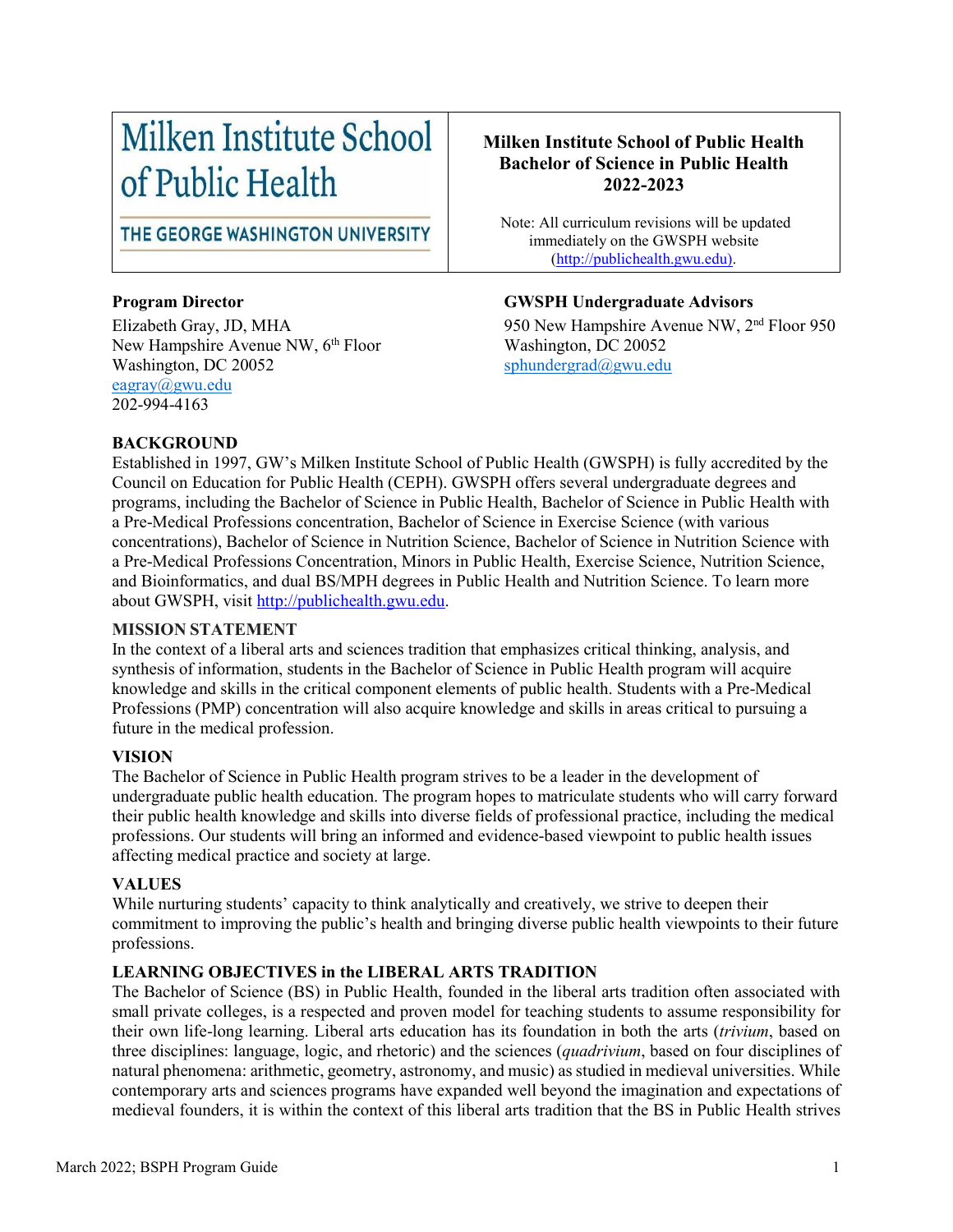to prepare students for progressive independence, maturity, knowledge of the world, understanding of diverse inhabitants, and respect for differing points of view. Because this degree is intended to include technical detail and analytic skills, grounded in a liberal arts philosophical base, it also has the educational objectives of nurturing critical thinking, analysis, and synthesis of information, and recognizing the historical and societal associations of current trends in public health and health care delivery. The BS in Public Health with a PMP concentration is intended to provide students with a major that both achieves the goals of a liberal arts education in public health and provides them with the requisite knowledge and skills to pursue a future in the medical professions.

#### **PUBLIC HEALTH CORE COURSE COMPETENCIES**

The following competencies are designed to be achieved by all public health majors through the indicated courses. Upon completion of the Bachelor of Science in Public Health, students will be able to:

- 1. Overview of Public Health: Address the history and philosophy of public health as well as its core values, concepts, and functions across the globe and in society (PUBH 1101, 2110, 3132, 3133, 4140W)
- 2. Role and Importance of Data in Public Health: Address the basic concepts, methods, and tools of public health data collection, use, and analysis and why evidence-based approaches are an essential part of public health practice (PUBH 1101, 2110, 2142, 3131, 3132, 3133, 3135W, 4140W, and the Research Methods Selective)
- 3. Identifying and Addressing Population Health Challenges: Address the concepts of population health, and the basic processes, approaches, and interventions that identify and address the major healthrelated needs and concerns of populations (PUBH 1101, 2110, 2112, 3130, 3131, 3132, 3133, 3135W, 4140W)
- 4. Human Health: Address the underlying science of human health and disease including opportunities for promoting and protecting health across the life course (PUBH 1101, 2110, 3132, 3133)
- 5. Determinants of Health: Address the socio-economic, behavioral, biological, environmental, and other factors that impact human health and contribute to health disparities (PUBH 1101, 2110, 2112, 3132, 3133, 3135W, 4140W)
- 6. Project Implementation: Address the fundamental concepts and features of project implementation, including planning, assessment, and evaluation (PUBH 2112, 3130, 3133, 4140W)
- 7. Overview of the Health System: Address the fundamental characteristics and organizational structures of the U.S. health system as well as to the differences in systems in other countries (PUBH 1101, 3130, 3133, 3135W)
- 8. Health Policy, Law, Ethics, and Economics: Address the basic concepts of legal, ethical, economic, and regulatory dimensions of health care and public health policy, and the roles, influences and responsibilities of the different agencies and branches of government (PUBH 1101, 3130, 3133, 3135W)
- 9. Health Communications: Address the basic concepts of public health-specific communication, including technical and professional writing and the use of mass media and electronic technology (PUBH 1101, 2110, 2112, 3130, 3131, 3133, 3135W, 4140W)

#### **CAREERS**

The BS in Public Health strives to increase awareness and understanding of public health principles among students who are preparing for professional careers in fields such as:

- Allied Health
- Government
- Business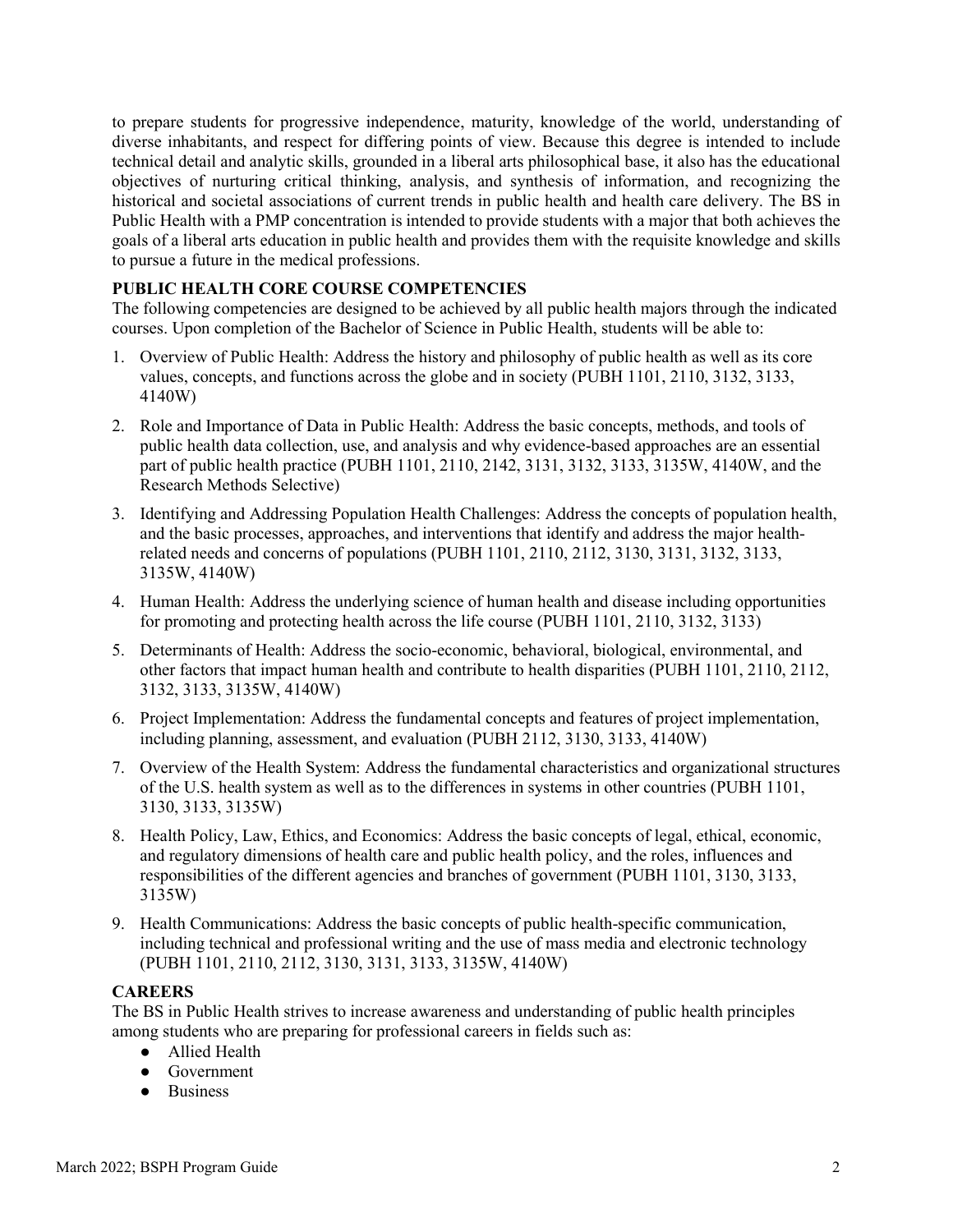- Health Education
- Health Services Administration
- Law
- Medicine, Nursing, and other health professions
- Public Health (both those who plan to pursue graduate degrees in public health and students who intend to pursue entry-level jobs in specific sectors of public health, health services, or public policy for which a bachelor's level education is appropriate)

#### **ADMISSIONS**

Incoming freshman and external transfer students may apply directly to the major through GW admissions.

Internal transfer students accepted into the program matriculate in the semester following admission. We will accept transfers from students with a GPA of 2.75 or higher. Students should use the internal transfer form found on the Registrar's website: [https://registrar.gwu.edu/undergraduate-internal-transfer.](https://registrar.gwu.edu/undergraduate-internal-transfer) The internal transfer application deadline is October  $15<sup>th</sup>$  in the fall semester and February  $15<sup>th</sup>$  in the spring semester.

Students follow the prescribed curriculum effective in the year that they matriculate into the BS in Public Health program.

#### **DEGREE REQUIREMENTS**

There are three categories of Degree Requirements for all Public Health students: (1) University General Education Requirements; (2) Public Health Core Courses; and (3) Public Health Electives. Students in the PMP concentration will also take PMP requirements/recommended courses. Students take additional elective courses to reach the 120 total credits required to graduate.

#### **General Education Requirements (19-20 credits)**

The Public Health program follows the University General Education Requirements. **See the University Bulletin website for the most up-to-date version of Gen Ed requirements and approved courses:**  <http://bulletin.gwu.edu/university-regulations/general-education/>

|                                            | <b>University General Education Requirements (GenEd) Courses</b><br>(See University Bulletin for General Education Requirements)                 |         |
|--------------------------------------------|--------------------------------------------------------------------------------------------------------------------------------------------------|---------|
| University<br>Writing                      | UW 1020 UNIVERSITY WRITING OR HONR 1015                                                                                                          |         |
| <b>Humanities</b>                          | ONE COURSE IN THE HUMANITIES<br>http://bulletin.gwu.edu/university-regulations/general-education/                                                |         |
| <b>Mathematics or</b><br><b>Statistics</b> | ONE COURSE IN EITHER MATH OR STATISTICS<br>http://bulletin.gwu.edu/university-regulations/general-education/                                     |         |
| <b>Science</b>                             | ONE NATURAL OR PHYSICAL SCIENCE COURSE WITH<br><b>LABORATORY EXPERIENCE</b><br>http://bulletin.gwu.edu/university-regulations/general-education/ | $3-4$   |
| <b>Social Science</b>                      | TWO COURSES IN THE SOCIAL SCIENCES<br>http://bulletin.gwu.edu/university-regulations/general-education/                                          | 6       |
|                                            | <b>TOTAL GenEd Credits</b>                                                                                                                       | $19-20$ |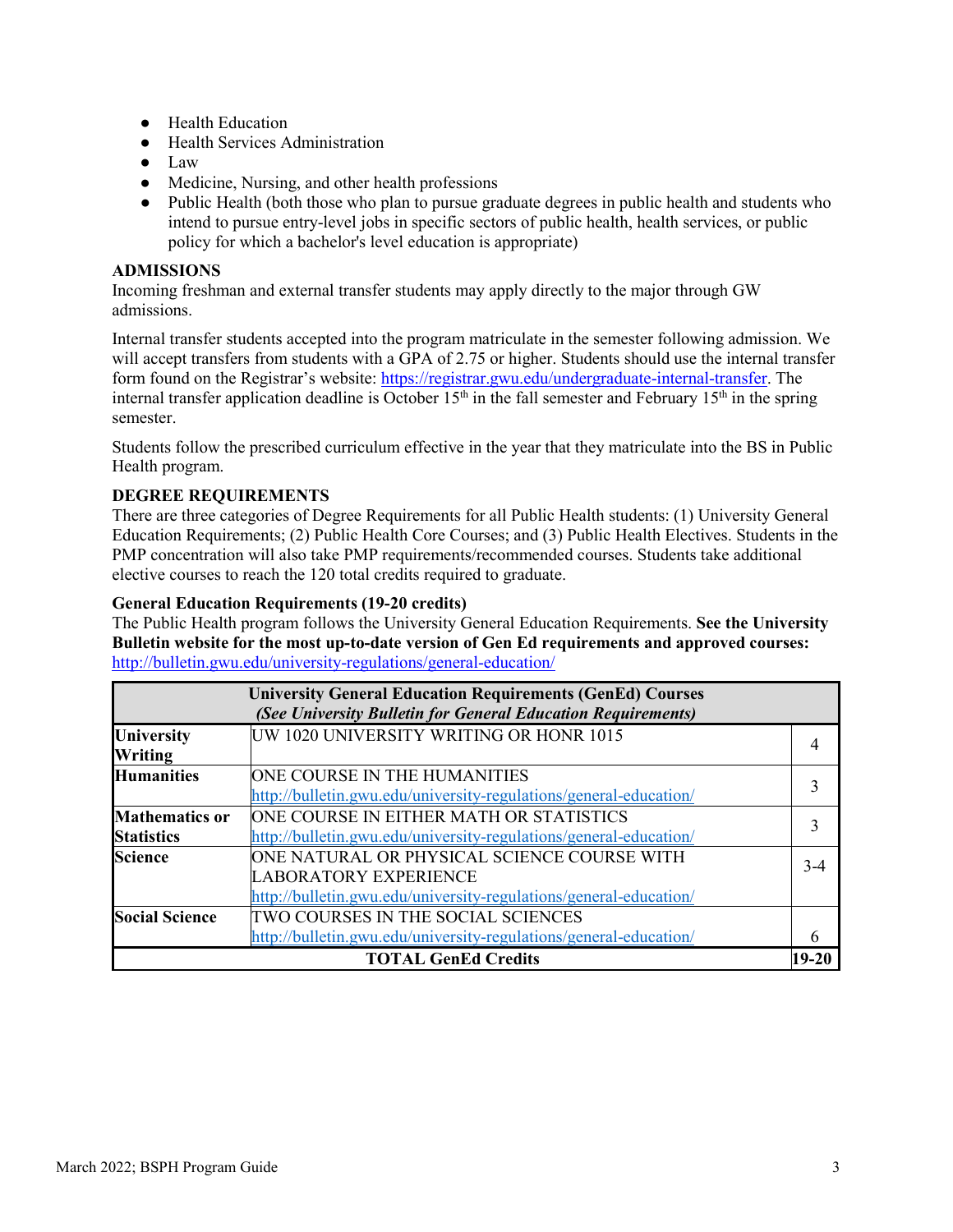| <b>Required Course</b> | <i>Prerequisite(s)</i>                                                         |  |  |  |  |  |
|------------------------|--------------------------------------------------------------------------------|--|--|--|--|--|
| <b>PUBH 2110</b>       | BISC 1005*, 1006*, 1007*, 1008*, 1111*, 1112*, or HONR 1033* <i>(Biology</i> ) |  |  |  |  |  |
|                        | <i>topics only</i> )                                                           |  |  |  |  |  |
| <b>PUBH 2112</b>       | PUBH 1101- Introduction to Public Health and Health Services (can be taken     |  |  |  |  |  |
|                        | concurrently)                                                                  |  |  |  |  |  |
| <b>PUBH 3130</b>       | ECON 1011- Principles of Economics I* (Microeconomics)                         |  |  |  |  |  |
| <b>PUBH 3131</b>       | PUBH 2142 - Introduction to Biostatistics for Public Health                    |  |  |  |  |  |
| <b>PUBH 3133</b>       | <b>Restricted to Juniors and Seniors</b>                                       |  |  |  |  |  |
| <b>PUBH 3135W</b>      | PUBH 1101- Introduction to Public Health and Health Services                   |  |  |  |  |  |
|                        | <b>Restricted to Juniors and Seniors</b>                                       |  |  |  |  |  |
| <b>PUBH 4140W</b>      | PUBH 1101,<br>$\bullet$                                                        |  |  |  |  |  |
|                        | PUBH 2110,                                                                     |  |  |  |  |  |
|                        | PUBH 2112,<br>$\bullet$                                                        |  |  |  |  |  |
|                        | PUBH 2142,                                                                     |  |  |  |  |  |
|                        | PUBH 3130,                                                                     |  |  |  |  |  |
|                        | PUBH 3131,<br>$\bullet$                                                        |  |  |  |  |  |
|                        | PUBH 3135W,                                                                    |  |  |  |  |  |
|                        | Research Methods Selective, AND<br>$\bullet$                                   |  |  |  |  |  |
|                        | PUBH 3132 and/or PUBH 3133.                                                    |  |  |  |  |  |
|                        | <b>Restricted to Seniors only</b>                                              |  |  |  |  |  |

**BSPH Core Prerequisite Requirements:** Please note that these are prerequisites for required core courses, rather than prerequisites to apply to the program.

\*These courses may also satisfy GenEd requirements.

### **Public Health Required Core Requirements (34 credits)**

The public health major curriculum constitutes 46 credits: *34 core credit credits and 12 elective credits* offered through the GWSPH.

| <b>Required Core Courses (31 Credits)</b>                                                     |                                                                                           |                |  |  |  |
|-----------------------------------------------------------------------------------------------|-------------------------------------------------------------------------------------------|----------------|--|--|--|
| Course                                                                                        | <b>Course Title</b>                                                                       | <b>Credits</b> |  |  |  |
| <b>PUBH 1010</b>                                                                              | First-Year Experience in Public Health                                                    |                |  |  |  |
| <b>PUBH 1101</b>                                                                              | Introduction to Public Health and Health Services                                         | 3              |  |  |  |
| <b>PUBH 2110</b>                                                                              | Public Health Biology                                                                     | 3              |  |  |  |
| <b>PUBH 2112</b>                                                                              | Principles of Health Education and Health Promotion                                       | 3              |  |  |  |
| <b>PUBH 2142</b>                                                                              | Introduction to Biostatistics for Public Health                                           | 3              |  |  |  |
| <b>PUBH 3130</b>                                                                              | Health Services Management and Economics                                                  | 3              |  |  |  |
| <b>PUBH 3131</b>                                                                              | Epidemiology: Measuring Health and Disease                                                | 3              |  |  |  |
| <b>PUBH 3132</b>                                                                              | Health and Environment                                                                    | 3              |  |  |  |
| <b>PUBH 3133</b>                                                                              | Global Health and Development                                                             | 3              |  |  |  |
| <b>PUBH 3135W</b>                                                                             | <b>Health Policy</b>                                                                      | 3              |  |  |  |
| <b>PUBH 4140W</b>                                                                             | Senior Seminar                                                                            | 3              |  |  |  |
|                                                                                               | Research Methods selective – choose one (1) of the following 3-credit courses $\hat{ }$ : |                |  |  |  |
| <b>PUBH 3199</b>                                                                              | Research Methods in Public Health                                                         | 3              |  |  |  |
| <b>EXNS 3111W</b>                                                                             | <b>Exercise and Nutrition Science Research Methods</b>                                    |                |  |  |  |
| Alternative research methods courses will be considered with advanced approval by the Program |                                                                                           |                |  |  |  |
| Director                                                                                      |                                                                                           |                |  |  |  |
| 34<br><b>Total Public Health Required Core Credits</b>                                        |                                                                                           |                |  |  |  |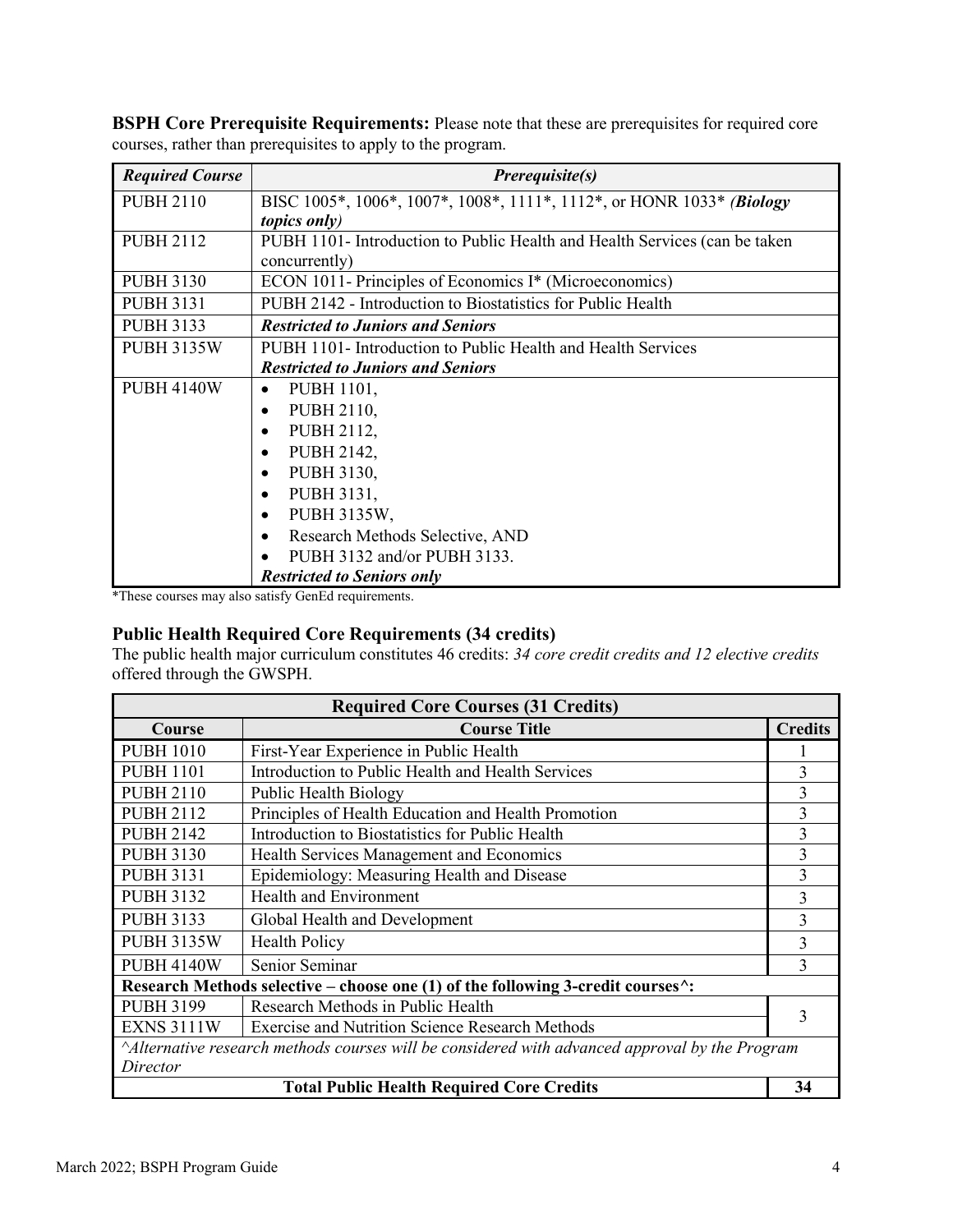### **Public Health Guided Electives (12 credits)**

*No more than 9 elective credits may be taken through approved study abroad programs or non-GW domestic courses.* Electives must be taken from the Approved Public Health Elective list or with advanced approval of the Program Director.

## **Concentration Requirements:**

### **I. No Concentration:**

| BS Public Health - No Concentration - Must Fulfill the Following Degree Requirements |               |  |  |  |  |
|--------------------------------------------------------------------------------------|---------------|--|--|--|--|
| All General Education Requirements (GenEd)                                           | 19-20 Credits |  |  |  |  |
| All Public Health Core Curriculum/Research Methods Requirements                      | 34 Credits    |  |  |  |  |
| • C- or better required in core Public Health courses                                |               |  |  |  |  |
| <b>Public Health Electives:</b>                                                      |               |  |  |  |  |
| • Please see the "Guided Electives" worksheet for a list of approved courses         | 12 Credits    |  |  |  |  |
| • C- or better required in Public Health Electives                                   |               |  |  |  |  |
| <b>General Electives</b>                                                             | 54-55 Credits |  |  |  |  |
| <b>Total Number of Credits</b>                                                       | 120           |  |  |  |  |

### **II. Pre-Medical Professional (PMP) Concentration:**

The pre-medical professional (PMP) concentration is comprised of two components: a set of required core courses and a set of additional recommended, though not required, courses. Please note that medical school requirements may vary, so please review program-specific admissions requirements, and consult with the pre-health advisor [\(prehealth@gwu.edu\)](mailto:prehealth@gwu.edu) as soon as possible. Talk with your Academic Advisor on how these courses can fit into your four-year plan.

| <b>Pre-Medical Professional (PMP) Concentration Required Courses</b> |                                               |                          |  |                                                                                                         |                                                       |                |  |
|----------------------------------------------------------------------|-----------------------------------------------|--------------------------|--|---------------------------------------------------------------------------------------------------------|-------------------------------------------------------|----------------|--|
| Course                                                               | <b>Course Title</b>                           | <b>Credits</b>           |  | Course                                                                                                  | <b>Course Title</b>                                   | <b>Credits</b> |  |
| <b>BISC</b><br>$1111^{a,b}$                                          | Intro Biology:<br>Cells $\&$<br>Molecules*    | $\overline{\mathcal{A}}$ |  | <b>BISC 3261</b><br><b>or</b><br><b>CHEM 3165</b>                                                       | Intro to Biochemistry or<br>Biochemistry I            | 3              |  |
| <b>BISC</b><br>$1112^{a,b}$                                          | Intro Biology:<br>The Biology of<br>Organisms | 4                        |  | <b>MATH 1220,</b><br>$1221^{\rm b}$ ,<br>$1231^{a,b}$ , or<br>$1232^{a,b}$                              | Calculus with Precalculus I<br>(or higher level MATH) | 3              |  |
| <b>CHEM</b><br>$1111^{a,b}$                                          | General<br>Chemistry I                        | 4                        |  | <b>PHYS</b><br>$1011^{a,b}$ and                                                                         | General or University<br>Physics or University        |                |  |
| <b>CHEM</b><br>$1112^{a,b}$                                          | General<br>Chemistry II                       | 4                        |  | $1012^{a,b}$<br>or PHYS<br>$1021^{a,b}$ and<br>$1022^{a,b}$<br>or PHYS<br>$1025b$ and<br>$1026^{\rm b}$ | Physics with Biological<br>Applications I and II      | 8              |  |
| <b>CHEM</b><br>2151/2153                                             | Organic<br>Chemistry I and<br>Lab             | 4                        |  | PSYC 1001 <sup>a</sup><br>or SOC 1001                                                                   | General Psychology or<br>Intro to Sociology           | 3              |  |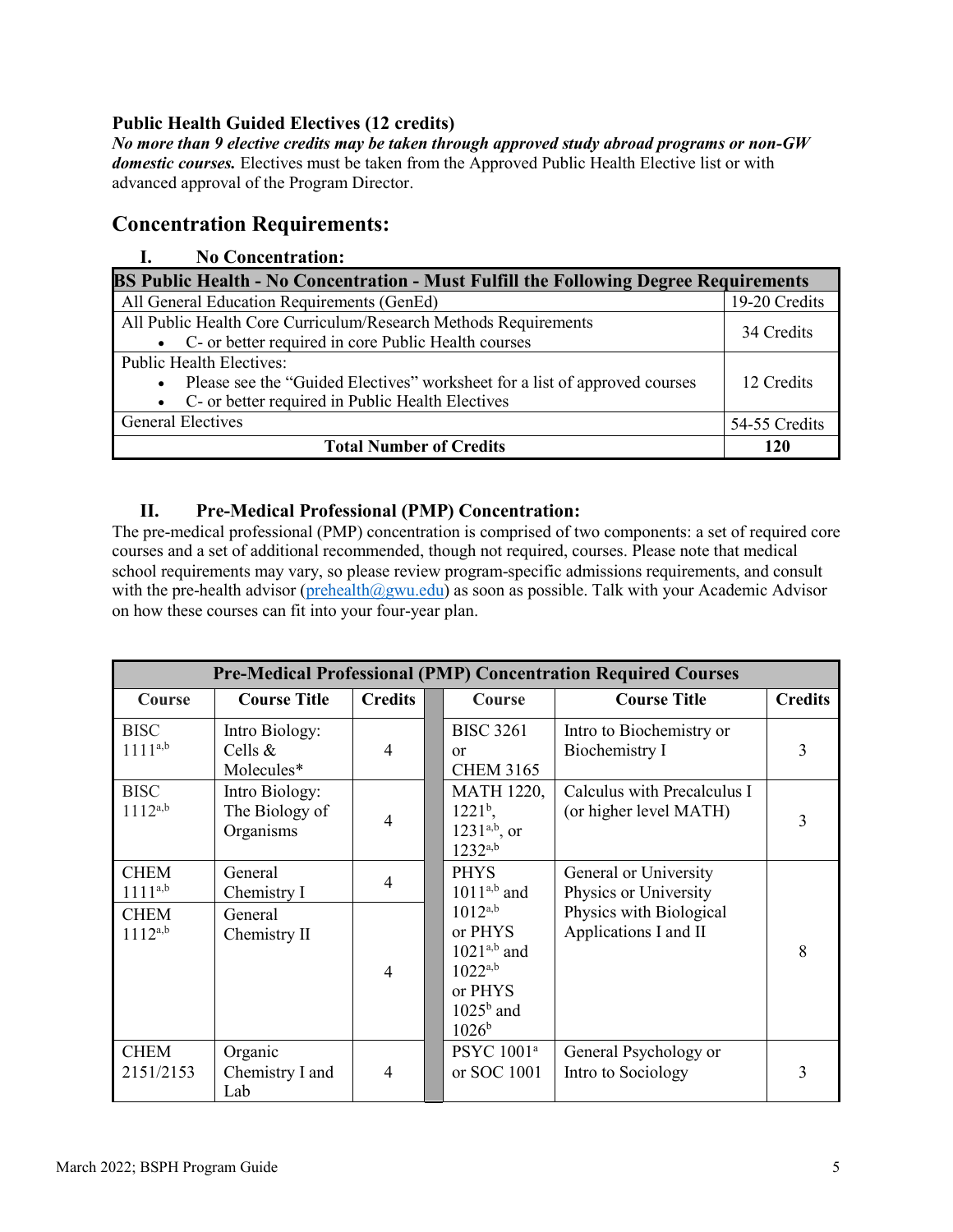| I CHEM<br>2152/2154                                             | Organic<br>Chemistry II and<br>Lab |  |  |  |   |
|-----------------------------------------------------------------|------------------------------------|--|--|--|---|
| Total Pre-Medical Professional (PMP) Concentration Requirements |                                    |  |  |  | 4 |

<sup>a</sup> Students who receive AP credit for these courses do not need to repeat them at GW. However, medical schools will expect that students have a minimum of 8 credit hours of upper level BISC coursework **with lab components** and may expect students to have a specific number of semesters/credits of CHEM coursework and advanced PHYS coursework. **b** These courses may also satisfy GenEd requirements

| <b>Additional Courses Recommended for Pre-Medical Professionals</b> |                     |                |  |  |  |
|---------------------------------------------------------------------|---------------------|----------------|--|--|--|
| Course                                                              | <b>Course Title</b> | <b>Credits</b> |  |  |  |
| <b>BISC 2202</b>                                                    | Cell Biology        |                |  |  |  |
| BISC 2207/2208                                                      | Genetics & Lab      | $3-4$          |  |  |  |
| <b>BISC 2322</b>                                                    | Human Physiology    |                |  |  |  |
| <b>BISC 2337W</b>                                                   | Intro Microbiology  |                |  |  |  |
| <b>Additional Recommended Credits</b>                               |                     |                |  |  |  |

| <b>BS Public Health – PMP Concentration - Must Fulfill the Following Degree Requirements</b>                                                                         |     |  |  |  |  |
|----------------------------------------------------------------------------------------------------------------------------------------------------------------------|-----|--|--|--|--|
| General Education Requirements (GenEd)                                                                                                                               |     |  |  |  |  |
| Pre-Medical Professional (PMP) Concentration Requirements                                                                                                            |     |  |  |  |  |
| All Public Health Core Curriculum/Research Methods Requirements<br>• C- or better required in core Public Health courses                                             |     |  |  |  |  |
| <b>Public Health Electives</b><br>• Please see the "Guided Electives" worksheet for a list of approved courses<br>• C- or better required in Public Health Electives |     |  |  |  |  |
| <b>General Electives</b><br>• General Electives total includes those additional courses recommended for<br>17-20 Credits<br>pre-medical professionals, if taken      |     |  |  |  |  |
| <b>Total Number of Credits</b>                                                                                                                                       | 120 |  |  |  |  |

\*Some of the PMP concentration requirements will also be counted as GenEd credits. Any of the 1000-level science courses required for the PMP concentration satisfy the Scientific Reasoning GenEd requirement, reducing total additional GenEd credits required to 16. MATH 1221, 1231, or 1232 satisfy both the PMP concentration math requirement and the Quantitative Reasoning GenEd requirement, further reducing total additional GenEd credits required to 13. Because MATH 1220 satisfies a PMP concentration requirement but not the Quantitative Reasoning GenEd requirement, PMP concentration students who take MATH 1220 must take an additional MATH or STAT GenEd course, bringing their total additional GenEd credits required to 16.

### **III. Pre-Health Professionals (PHP) Concentration:**

The pre-health professionals (PHP) concentration is comprised of two components: a set of required core courses applicable to all pre-health professions and a set of additional required courses applicable to specific health care professions (Nursing, Physician Assistant, Physical Therapy, or Dentistry). If interested in a healthcare field outside of Medicine, Nursing, Physician Assistant, Physical Therapy, or Dentistry, students should work with the Pre-Health Advisor (prehealth $(\partial gwu.edu)$  to identify the best courses to take (in addition to the required core courses) most applicable to the health discipline of interest to the student. Please note that graduate and doctoral program requirements may vary, so please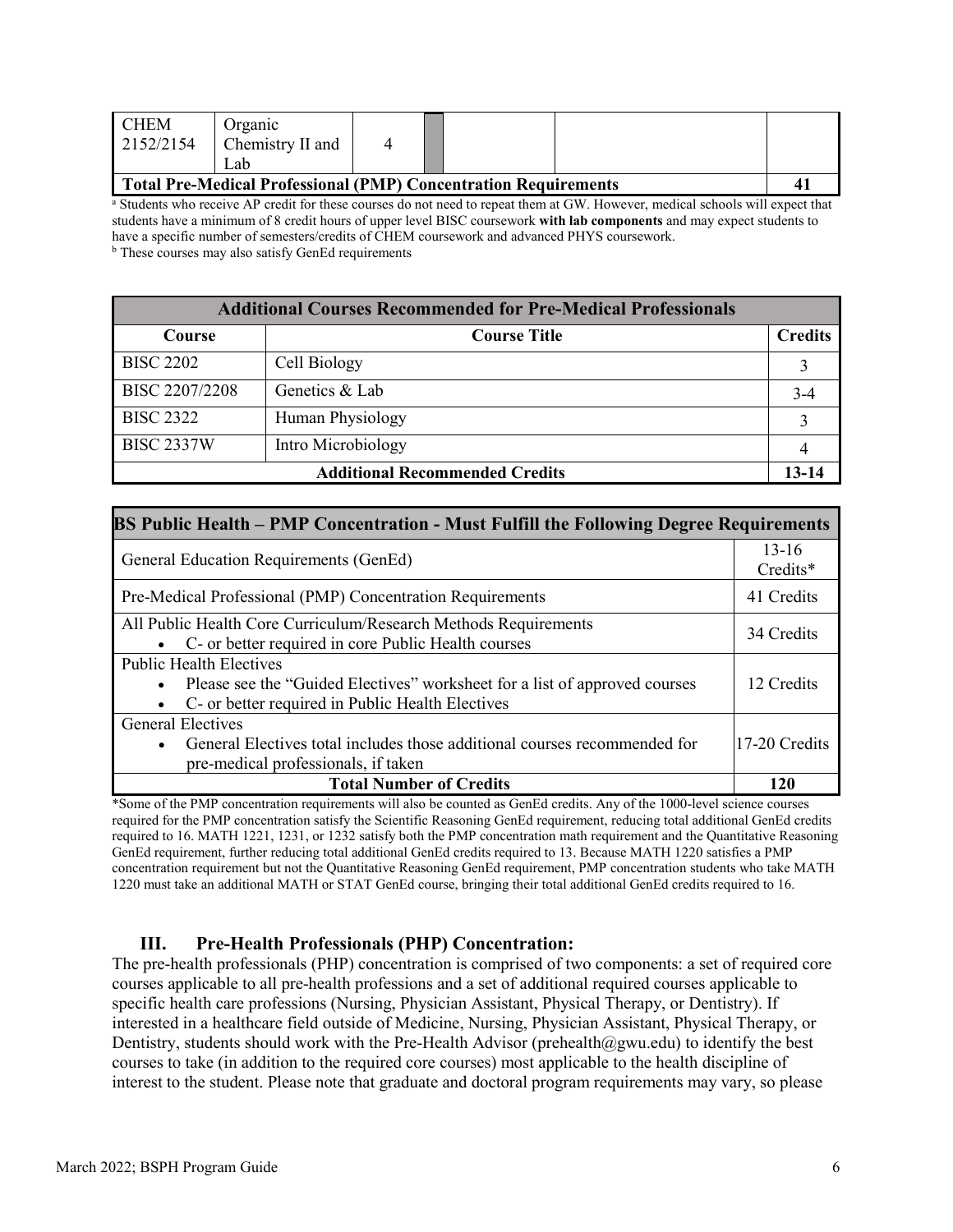review program-specific admissions requirements and consult with the pre-health advisor as soon as possible. Talk with your Academic Advisor on how these courses can fit into your four-year plan.

| <b>Pre-Health Professionals (PHP) Concentration Required Core Courses</b> |                                                                             |                |  |                                      |                                      |                |
|---------------------------------------------------------------------------|-----------------------------------------------------------------------------|----------------|--|--------------------------------------|--------------------------------------|----------------|
| <b>Course</b>                                                             | <b>Course Title</b>                                                         | <b>Credits</b> |  | Course                               | <b>Course Title</b>                  | <b>Credits</b> |
| BISC 1111 <sup>a,b</sup>                                                  | Intro Biology:<br>Cells & Molecules                                         | $\overline{4}$ |  | <b>EXNS 1111</b>                     | Anatomy & Physiology<br>Н            |                |
| BISC 1112a,b                                                              | Intro Biology: The<br>Biology of<br>Organisms                               | $\overline{4}$ |  | <b>BISC 2336</b><br>and BISC<br>2337 | Microbiology and<br>Microbiology Lab |                |
| <b>CHEM</b><br>$1111^{a,b}$                                               | General Chemistry                                                           |                |  | <b>MATH 1220,</b><br>$1221b$ ,       | Calculus with<br>Precalculus I (or   | 3              |
| <b>CHEM</b><br>$1112^{a,b}$                                               | General Chemistry<br>Н                                                      |                |  | $1231^{a,b}$ , or<br>$1232^{a,b}$    | higher-level MATH)                   |                |
| <b>EXNS 1110</b>                                                          | Anatomy &<br>Physiology I                                                   | $\overline{4}$ |  | PSYC 1001 <sup>a</sup>               | General Psychology                   |                |
|                                                                           | <b>Total Pre-Health Professionals (PHP) Concentration Core Requirements</b> |                |  |                                      |                                      | 34             |

<sup>a</sup> Students who receive AP credit for these courses do not need to repeat them at GW. Students should check with specific graduate programs to assess whether there are minimum expectations for advanced coursework in BISC, CHEM, and/or MATH. <sup>b</sup> These courses also satisfy GenEd requirements.

| <b>Pre-Health Professionals (PHP) Concentration Track-Specific Requirements</b><br>(courses taken in addition to the PHP Concentration Required Core Courses) |                                        |                |  |                                  |                                     |                |  |
|---------------------------------------------------------------------------------------------------------------------------------------------------------------|----------------------------------------|----------------|--|----------------------------------|-------------------------------------|----------------|--|
|                                                                                                                                                               | <b>Pre-Nursing Track</b>               |                |  |                                  | Pre-Physician Assistant (PA) Track  |                |  |
| Course                                                                                                                                                        | <b>Course Title</b>                    | <b>Credits</b> |  | Course                           | <b>Course Title</b>                 | <b>Credits</b> |  |
| <b>EXNS</b><br>2119                                                                                                                                           | Introduction to Nutrition<br>Science   | 3              |  | CHEM 2151/2153                   | Organic Chemistry I                 | $\overline{4}$ |  |
| <b>HSCI 2105</b>                                                                                                                                              | Current Issues in<br><b>Bioethics</b>  | 3              |  | CHEM 2152/2154                   | Organic Chemistry II                | $\overline{4}$ |  |
| <b>PSYC</b><br>$2013^{b}$                                                                                                                                     | Developmental<br>Psychology            | 3              |  | BISC 3165 or<br><b>CHEM 3165</b> | <b>Biochemistry I</b>               | 3              |  |
| <b>SOC 1001</b>                                                                                                                                               | Introduction to Sociology              | 3              |  | BISC 2207/2208                   | Genetics and Lab                    | $\overline{4}$ |  |
| <b>CREDITS</b>                                                                                                                                                | <b>TOTAL TRACK-SPECIFIC</b>            | 12             |  |                                  | <b>TOTAL TRACK-SPECIFIC CREDITS</b> |                |  |
|                                                                                                                                                               |                                        |                |  |                                  |                                     |                |  |
|                                                                                                                                                               | <b>Pre-Physical Therapy (PT) Track</b> |                |  |                                  | <b>Pre-Dentistry Track</b>          |                |  |
| Course                                                                                                                                                        | <b>Course Title</b>                    | <b>Credits</b> |  | Course                           | <b>Course Title</b>                 | <b>Credits</b> |  |
| <b>PHYS</b><br>$1011^{a,b}$                                                                                                                                   | General Physics I                      | $\overline{4}$ |  | CHEM 2151/2153                   | Organic Chemistry I                 | $\overline{4}$ |  |
|                                                                                                                                                               |                                        |                |  |                                  |                                     |                |  |
| <b>PHYS</b><br>$1012^{a,b}$                                                                                                                                   | General Physics II                     | $\overline{4}$ |  | CHEM 2152/2154                   | Organic Chemistry II                | $\overline{4}$ |  |
| <b>PSYC</b><br>$2013^{b}$                                                                                                                                     | Developmental<br>Psychology            | 3              |  | BISC 3165 or<br><b>CHEM 3165</b> | Biochemistry                        | 3              |  |
|                                                                                                                                                               | <b>TOTAL TRACK-SPECIFIC</b>            | 11             |  | PHYS $1011^{a,b}$                | General Physics I                   | $\overline{4}$ |  |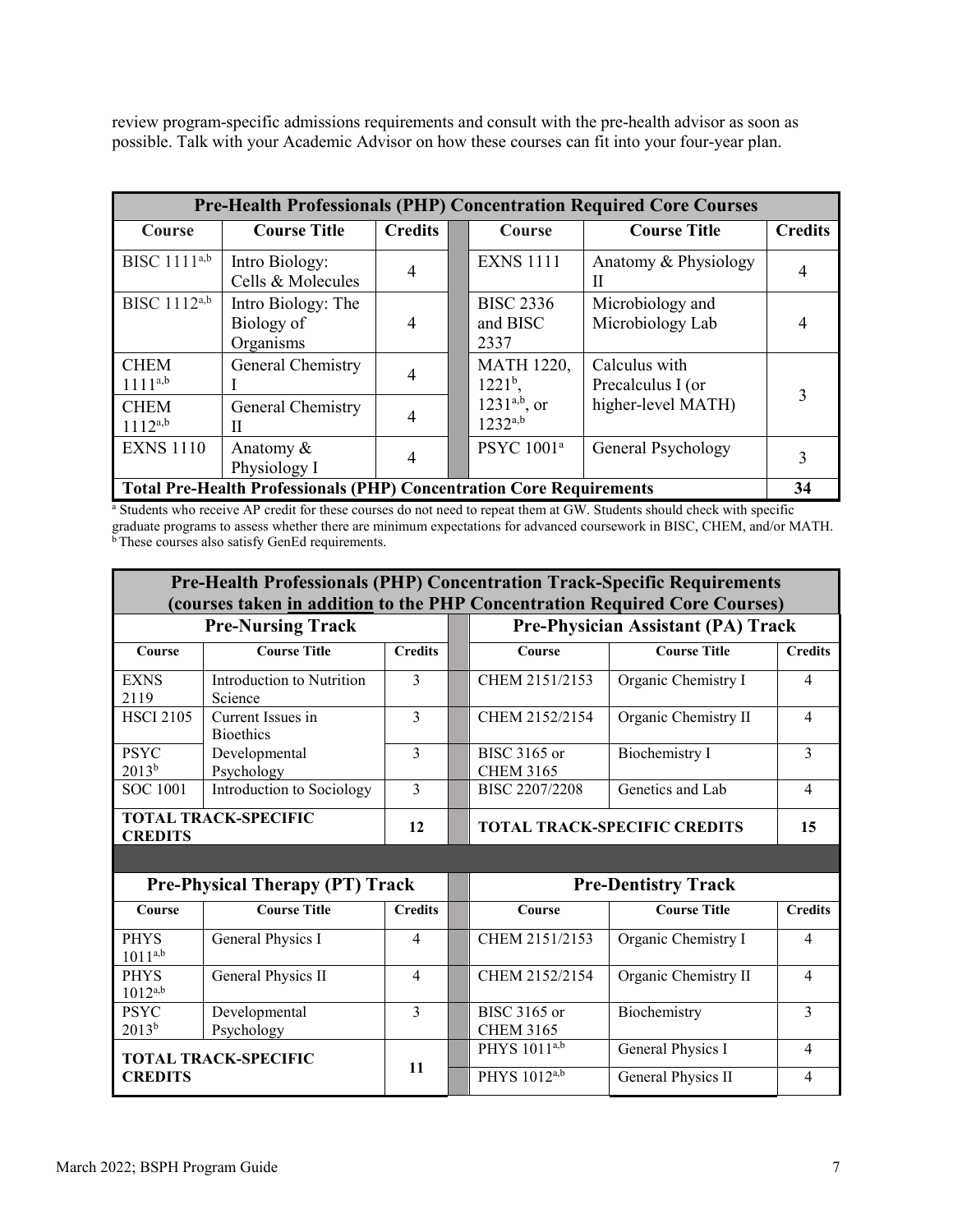|  | BISC 2207/2208,<br>2202, or 3212 | Genetics, Cell Biology,<br>or Immunology |           |
|--|----------------------------------|------------------------------------------|-----------|
|  |                                  | <b>TOTAL TRACK-SPECIFIC CREDITS</b>      | $22 - 23$ |

<sup>a</sup> Students who receive AP credit for these courses do not need to repeat them at GW. Students should check with specific graduate programs to assess whether there are minimum expectations for advanced coursework in PHYS. bThese courses may also satisfy GenEd requirements.

| BS Public Health - Pre-Health Professionals (PHP) Concentration - Must Fulfill the Following                                     |                |  |  |  |  |  |
|----------------------------------------------------------------------------------------------------------------------------------|----------------|--|--|--|--|--|
| <b>Degree Requirements:</b>                                                                                                      |                |  |  |  |  |  |
| General Education Requirements (GenEd)                                                                                           | 10-16 Credits* |  |  |  |  |  |
| Pre-Health Professionals (PHP) Concentration Requirements<br>This includes PHP core courses plus PHP track-specific requirements | 45-57 Credits  |  |  |  |  |  |
| All Public Health Core Curriculum/Research Methods Requirements                                                                  | 34 Credits     |  |  |  |  |  |
| • C- or better required in core Public Health courses                                                                            |                |  |  |  |  |  |
| <b>Public Health Electives</b>                                                                                                   | 12 Credits     |  |  |  |  |  |
| Please see the "Guided Electives" worksheet for a list of approved                                                               |                |  |  |  |  |  |
| courses                                                                                                                          |                |  |  |  |  |  |
| • C- or better required in Public Health Electives                                                                               |                |  |  |  |  |  |
| <b>General Electives</b>                                                                                                         | 1-19 Credits   |  |  |  |  |  |
| <b>Total Number of Credits</b>                                                                                                   | 120            |  |  |  |  |  |

\*Some of the PHP concentration core and track-specific requirements will also be counted as GenEd credits. Any of the 1000 level science courses required for the PHP concentration core satisfy the Scientific Reasoning GenEd requirement, reducing total additional GenEd credits required to 16. MATH 1221, 1231, or 1232 satisfy both the PMP concentration core math requirement and the Quantitative Reasoning GenEd requirement, further reducing total additional GenEd requirements to 13 total. Because MATH 1220 satisfies a PMP concentration requirement but not the Quantitative Reasoning GenEd requirement, PMP concentration students who take MATH 1220 must take an additional MATH or STAT GenEd course, bringing their total additional GenEd credits required to 16. Students in the pre-nursing and pre-physical therapy tracks must take PSYC 2013, which satisfies 3 of the 6 Social Science GenEd required credits, reducing total additional GenEd credits required to 13 for students who take MATH 1220 to satisfy the PMP concentration core math requirement and to 10 for students who take MATH 1221, 1231, or 1232.

### **EXPECTATIONS OF STUDENTS/POLICIES**

- 1. Consult your GWSPH Undergraduate Program Advisor prior to the first term's course registration and in future terms as needed. Students are expected to consult a program advisor in all matters affecting the program of study, such as substitutions, or withdrawals.
- 2. Students following the PMP or pre-health concentrations must consult with the University Pre-Health advising team [\(https://prehealth.gwu.edu/\)](https://prehealth.gwu.edu/) regarding pre-health expectations and procedures.
- 3. Students must earn a C- or higher in all courses required for the major (core and elective) to graduate with a BSPH major. All BSPH core and guided elective courses must be taken for a letter grade.
- 4. Students can double-count BSPH courses toward another major and/or minor's requirements only if the other program allows it.
- 5. Students are responsible for reviewing, understanding, and following the policies and requirements as outlined in the GWSPH Undergraduate Student Handbook [\(https://publichealth.gwu.edu/content/services-students\)](https://publichealth.gwu.edu/content/services-students)and the University's Bulletin [\(www.gwu.edu/~bulletin/\)](http://www.gwu.edu/%7Ebulletin/).
- 6. Students must earn a minimum of 120 total credits and satisfy all course requirements for the Public Health major (and concentrations, if applicable) as listed above.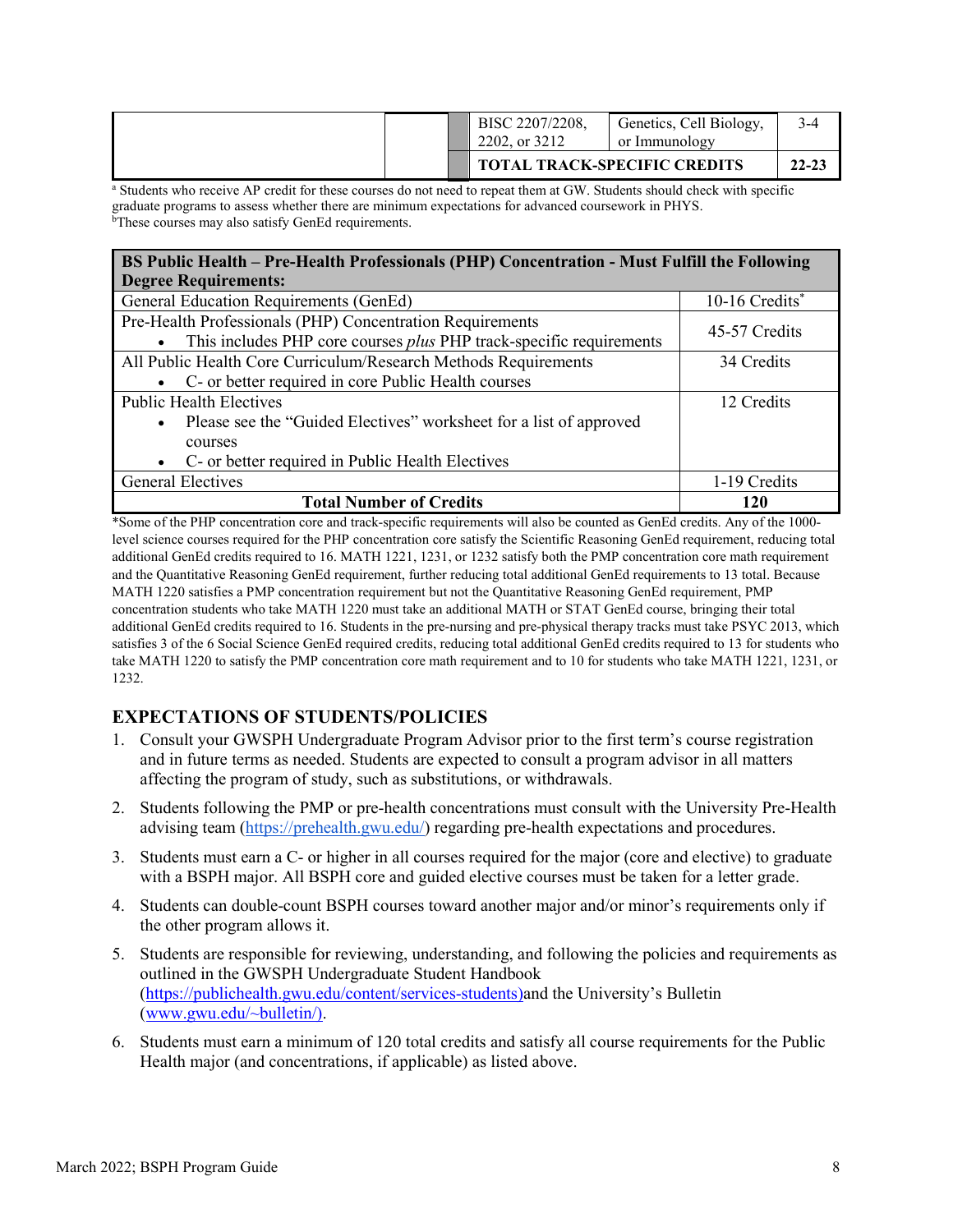7. Students must complete all BSPH core courses at GW. Students may complete up to 9 BSPH guided elective credits at another university in accordance with GW's transfer credit requirements, if the course(s) are pre-approved by the BSPH Program Director.

**Course Descriptions, program information, and registration** information can be found on the website: <http://publichealth.gwu.edu/academics> and [http://bulletin.gwu.edu/courses/PUBH/.](http://bulletin.gwu.edu/courses/pubh/)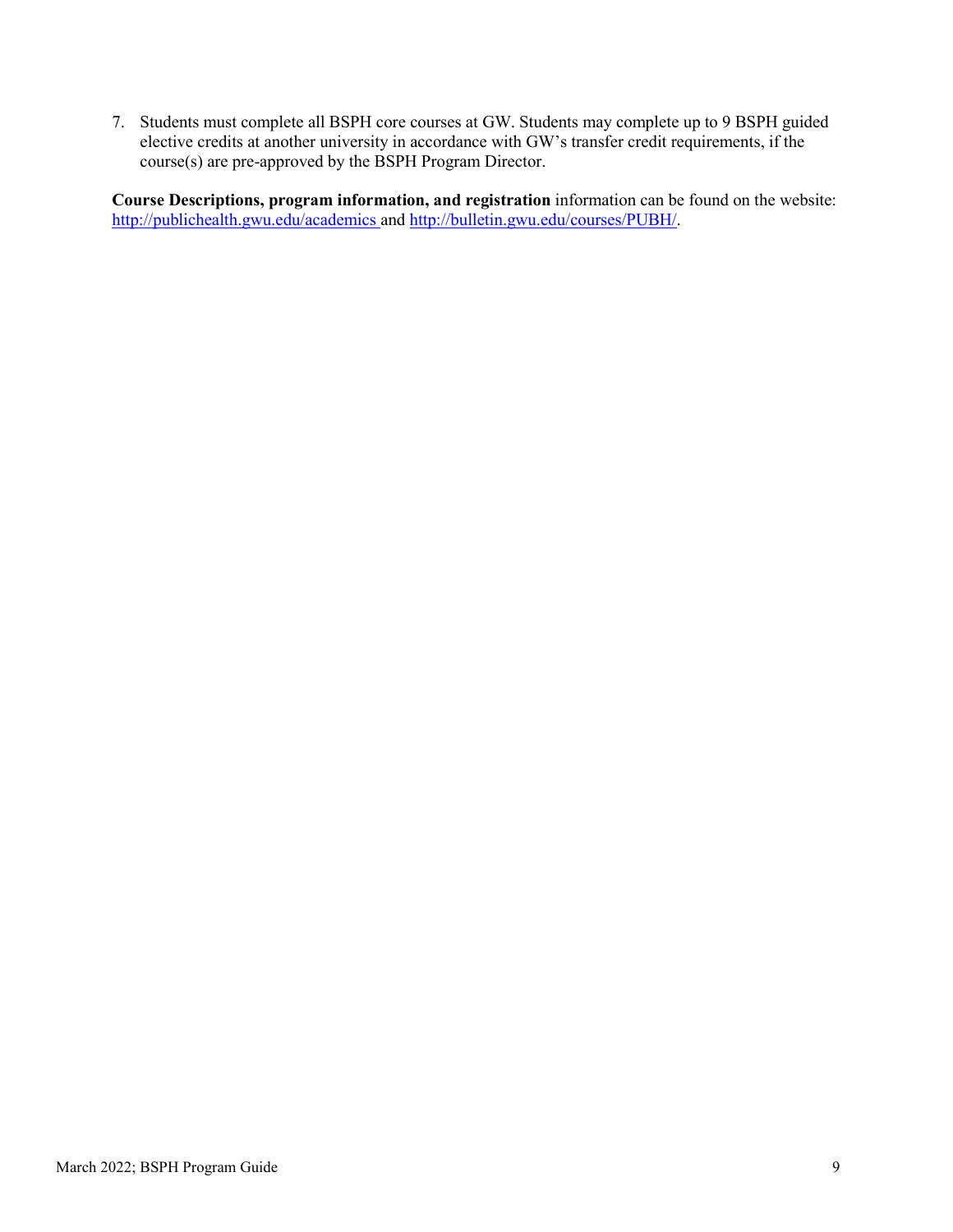## Milken Institute School of Public Health

### THE GEORGE WASHINGTON UNIVERSITY

#### **PUBLIC HEALTH ELECTIVES, 2022-2023**

#### **Students may petition the BSPH program director for approval of a GW elective not listed below (***syllabus must be provided).*

#### **AMERICAN STUDIES**

| 3950<br>M | : Medicine in American '<br>History <i>only</i><br>Narrative<br>. On 10 <sup>c</sup> |  |
|-----------|--------------------------------------------------------------------------------------|--|
|-----------|--------------------------------------------------------------------------------------|--|

#### **ANTHROPOLOGY**

| <b>ANTH 3503</b> | Psychological Anthropology    |  |
|------------------|-------------------------------|--|
| <b>ANTH 3504</b> | Illness, Healing, and Culture |  |
| ANTH 3513/3513W  | Anthropology of Human Rights  |  |

#### **BUSINESS ADMINISTRATION**

| <b>BADM 1004</b>       | The Age of Globalization                  |  |
|------------------------|-------------------------------------------|--|
| <b>BADM 4101/4101W</b> | Business Ethics and the Legal Environment |  |

#### **BIOCHEMISTRY**

| 3560<br>Health, $&$<br><b>BIOC</b><br>Longevity<br>$D$ et. $\vdash$ |
|---------------------------------------------------------------------|
|---------------------------------------------------------------------|

#### **BIOLOGICAL SCIENCES**

| 2450<br><b>BISC</b>   | Organic Evolution            |  |
|-----------------------|------------------------------|--|
| 3450 or 3450W<br>BISC | <b>Evolutionary Medicine</b> |  |

#### **COMMUNICATION**

| /I M<br>ົບ. | ------<br>.or<br>SЕ<br>∿au∪n |  |
|-------------|------------------------------|--|
|-------------|------------------------------|--|

#### **COMPUTER SCIENCE**

| <b>CSCI</b> 1011 | Introduction to Programming with Java   |  |
|------------------|-----------------------------------------|--|
| <b>CSCI</b> 1012 | Introduction to Programming with Python |  |
| CSCI 1121        | Introduction to C Programming           |  |

#### **ECONOMICS**

| Development<br>зоне<br>,,,,,, |  |  |
|-------------------------------|--|--|
|-------------------------------|--|--|

#### **EMERGENCY HEALTH SERVICES**

| <b>EHS 2109</b> | Infectious Disease and Bioterrorism              |  |
|-----------------|--------------------------------------------------|--|
| <b>EHS 2160</b> | Disaster Response Planning and Management        |  |
| EHS 3174        | Foundations of Emergency Health Services Systems |  |
| EHS 3175        | Community Risk Management and Safety in EHS      |  |
| <b>EHS 4101</b> | Humanitarian Relief Operations                   |  |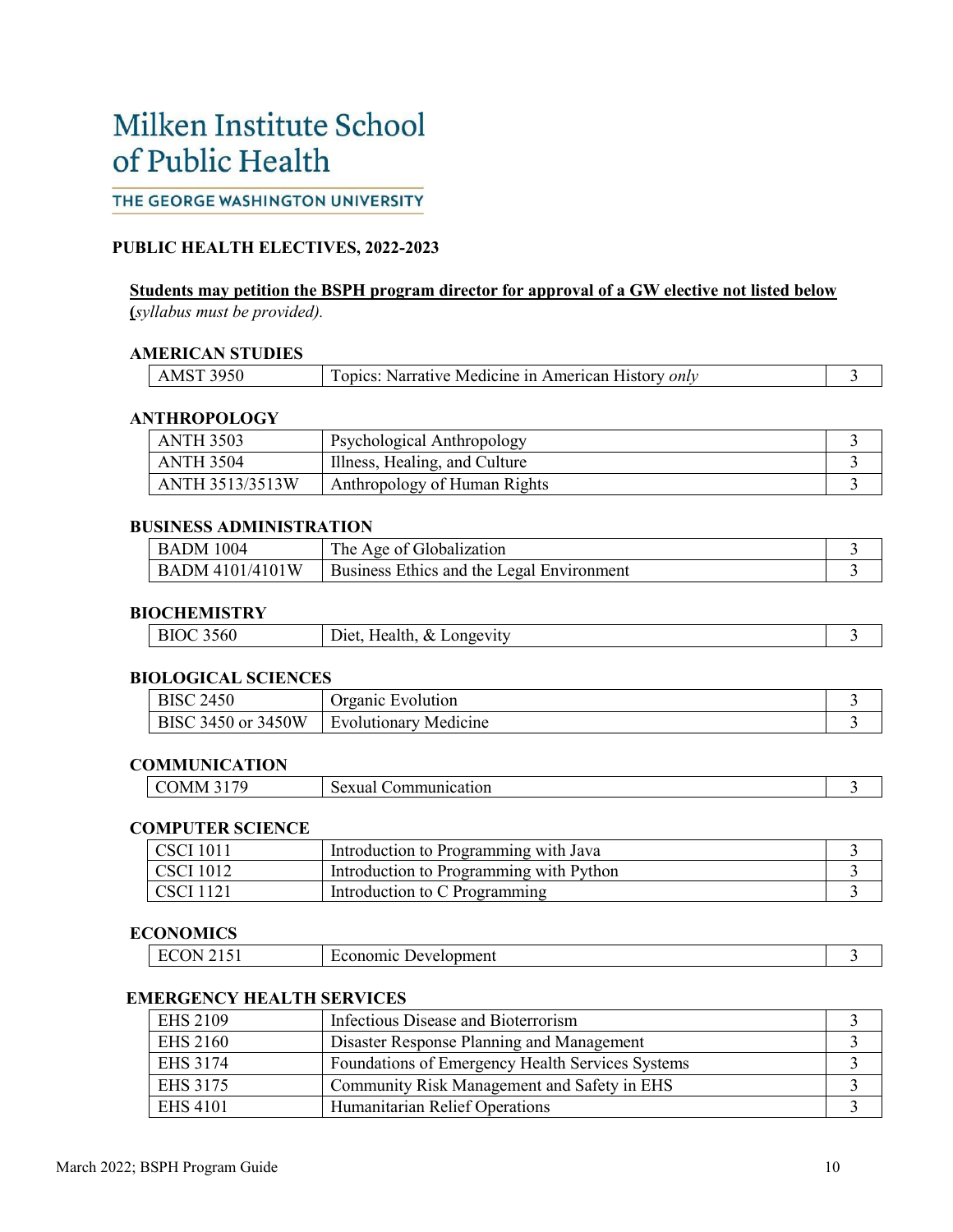#### **EXERCISE & NUTRITION SCIENCES**

| <b>EXNS 1114</b>  | <b>Community Nutrition</b>                   |       |
|-------------------|----------------------------------------------|-------|
| <b>EXNS 1199</b>  | Topics in EXNS: International Nutrition only |       |
| <b>EXNS 2116</b>  | Exercise and Health Psychology               |       |
| <b>EXNS 2119</b>  | Introduction to Nutrition Science            |       |
| <b>EXNS 2122</b>  | Food Systems in Public Health                |       |
| <b>EXNS 2123</b>  | Nutrition and Chronic Disease                |       |
| <b>EXNS 39951</b> | Undergraduate Research                       | $0-6$ |

#### **GEOGRAPHY**

| <b>GEOG 1003</b> | Society and Environment               |  |
|------------------|---------------------------------------|--|
| <b>GEOG 2104</b> | Introduction to Cartography and GIS   |  |
| GEOG 2127        | Population Geography                  |  |
| GEOG 2137        | <b>Environmental Hazards</b>          |  |
| <b>GEOG 3105</b> | <b>Techniques of Spatial Analysis</b> |  |
| <b>GEOG 3106</b> | Intermediate GIS                      |  |

#### **HEALTH & WELLNESS**

| $\sim$ $\sim$<br>M<br>V0 | wareness<br>Jrug    |  |
|--------------------------|---------------------|--|
| $\Omega$<br>M            | sexuality<br>rdumar |  |

#### **HEALTH SCIENCES**

| <b>HSCI 2050</b> | Foundations of Health Equity                                           |  |
|------------------|------------------------------------------------------------------------|--|
| <b>HSCI 2101</b> | Psychological Aspects of Health (Residential only)                     |  |
| <b>HSCI 2105</b> | Current Issues in Bioethics (students can receive BSPH elective credit |  |
|                  | for either HSCI 2105 or PUBH 3151W, but cannot receive BSPH            |  |
|                  | elective credit for both)                                              |  |
| <b>HSCI 2110</b> | Disease Prevention and Health Promotion Concepts                       |  |
| <b>HSCI 2118</b> | Global Women's Health                                                  |  |
| <b>HSCI 3100</b> | Applied Health Equity in Washington, DC                                |  |
| <b>HSCI 4103</b> | Health Care Law/Regulation (students can receive BSPH elective credit  |  |
|                  | for either HSCI 4103 or PUBH 3136, but cannot receive BSPH elective    |  |
|                  | credit for both)                                                       |  |

### **HISTORY**

| Race.<br><b>L</b><br><b>3303</b><br>1110 L | Iealth<br>"edicine"<br>and<br>. .<br>$M_f$ |  |
|--------------------------------------------|--------------------------------------------|--|
|--------------------------------------------|--------------------------------------------|--|

#### **HONORS**

| $\vert$ HONR 2047/2047W $\vert$ Self and Society Seminar (Pediatric Ethics topic <i>only</i> ) |  |
|------------------------------------------------------------------------------------------------|--|
|                                                                                                |  |

#### **INFORMATION SYSTEMS TECHNOLOGY MANAGEMENT**

| ……<br>. .<br>. | TМ | Introduction<br>- Programming<br>to |  |
|----------------|----|-------------------------------------|--|
|----------------|----|-------------------------------------|--|

#### **ITALIAN**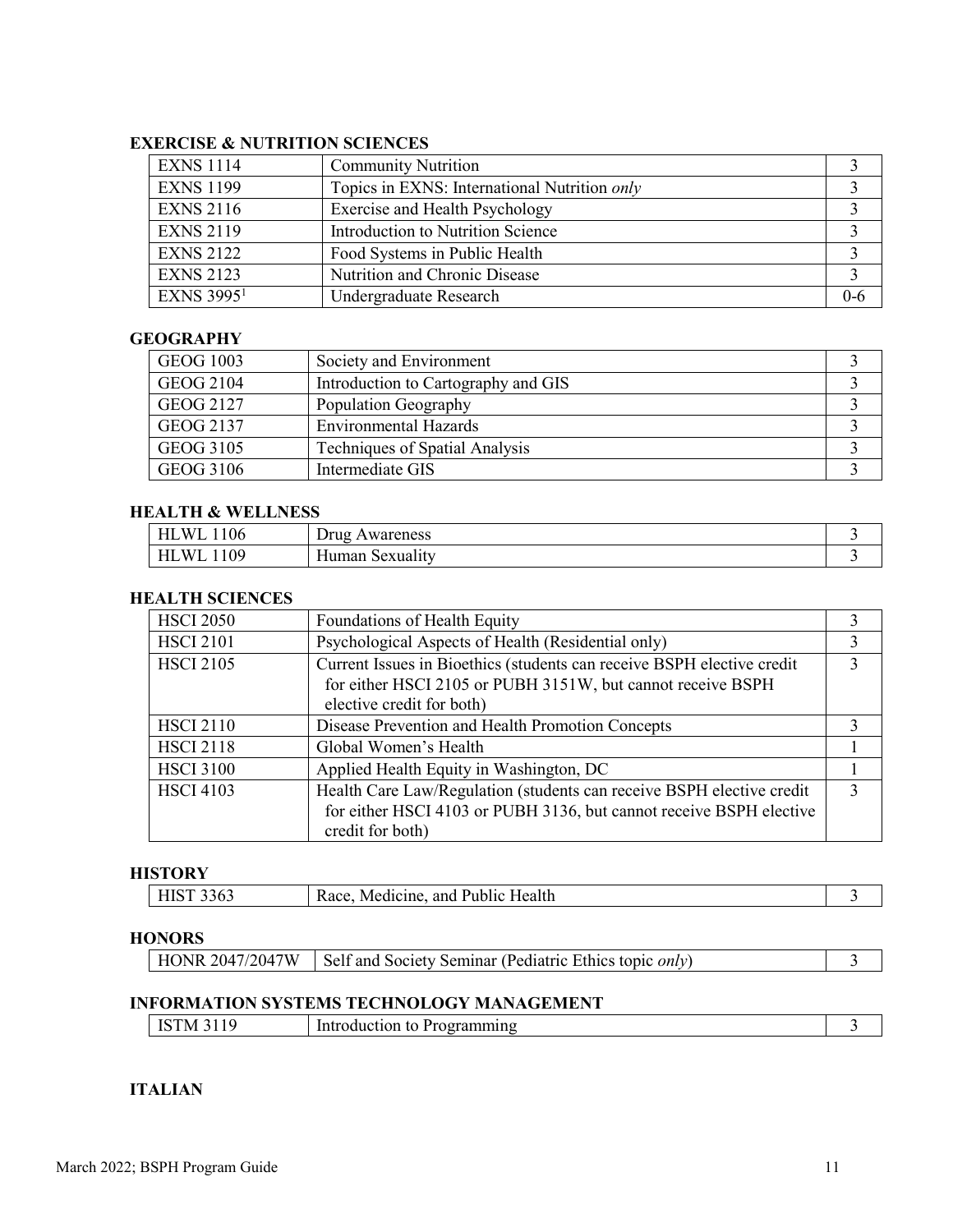| <b>ITAL 3300</b> | Italian Literature & Culture-Pandemics in Italian Literature & Film <i>only</i> |  |
|------------------|---------------------------------------------------------------------------------|--|
|------------------|---------------------------------------------------------------------------------|--|

### **PHILISOPHY**

| PHIL 2124/2124W | Philosophies of Disability    |  |
|-----------------|-------------------------------|--|
| PHIL 2125/2125W | Philosophy of Race and Gender |  |
| PHIL 2281       | Philosophy of the Environment |  |

#### **POLITICAL SCIENCE**

| 2240<br>DCC            | W<br><b>TTT</b><br>. Poverty<br>w ork<br>and<br>'elfare. |  |
|------------------------|----------------------------------------------------------|--|
| DCC<br>236<br>$\Delta$ | --<br>R1ghts<br>Human                                    |  |

### **PSYCHOLOGY**

| 2100<br>DCVC<br>140 | Health<br>Psychology                 |  |
|---------------------|--------------------------------------|--|
| 100<br>DC V         | Abuse and<br>Addictions<br>substance |  |

### **PUBLIC HEALTH**

| <b>PUBH 1102</b>       | History of Public Health                             | 3              |
|------------------------|------------------------------------------------------|----------------|
| <b>PUBH 2113</b>       | Impact of Culture Upon Health                        | 3              |
| <b>PUBH 2114</b>       | Environment, Health and Development                  | 3              |
| <b>PUBH 2117</b>       | Service Learning in Public Health                    | 3              |
| <b>PUBH 3115</b>       | Global Health and Human Rights                       | $\overline{3}$ |
| <b>PUBH 3116</b>       | Global Health Systems Performance                    | 3              |
| <b>PUBH 3136</b>       | Health Law                                           | 3              |
| <b>PUBH 3150</b>       | Sustainable Energy and Environmental Health          | $\overline{3}$ |
| <b>PUBH 3151W</b>      | Current Issues in Bioethics (or HSCI 2105, not both) | 3              |
| <b>PUBH 3199</b>       | Various Topics in Public Health                      | $1 - 3$        |
| <b>PUBH 3201</b>       | Introduction to Bioinformatics                       | $\overline{3}$ |
| <b>PUBH 3202</b>       | Introduction to Genomics                             | $\overline{3}$ |
| PUBH 3995 <sup>1</sup> | Undergraduate Research                               | 1-6            |
| <b>PUBH 41991</b>      | Independent Study                                    | $1-6$          |
| <b>PUBH 4201</b>       | <b>Practical Computing</b>                           | 3              |
| <b>PUBH 4202</b>       | Bioinformatics, Algorithms, and Data Structures      | 3              |

### **SOCIOLOGY**

| SOC 2102 | Techniques of Data Analysis                                                |  |
|----------|----------------------------------------------------------------------------|--|
| SOC 2181 | Demography $+$ The Social World                                            |  |
| SOC 2189 | Special Topics in Criminal Justice: Rethinking DC Youth & Policing<br>only |  |

### **STATISTICS**

|                    | Regression Analysis                    |  |
|--------------------|----------------------------------------|--|
| .83/2183W<br>2183/ | Intermediate Statistics<br>Lab/Package |  |

### **SUSTAINABILITY**